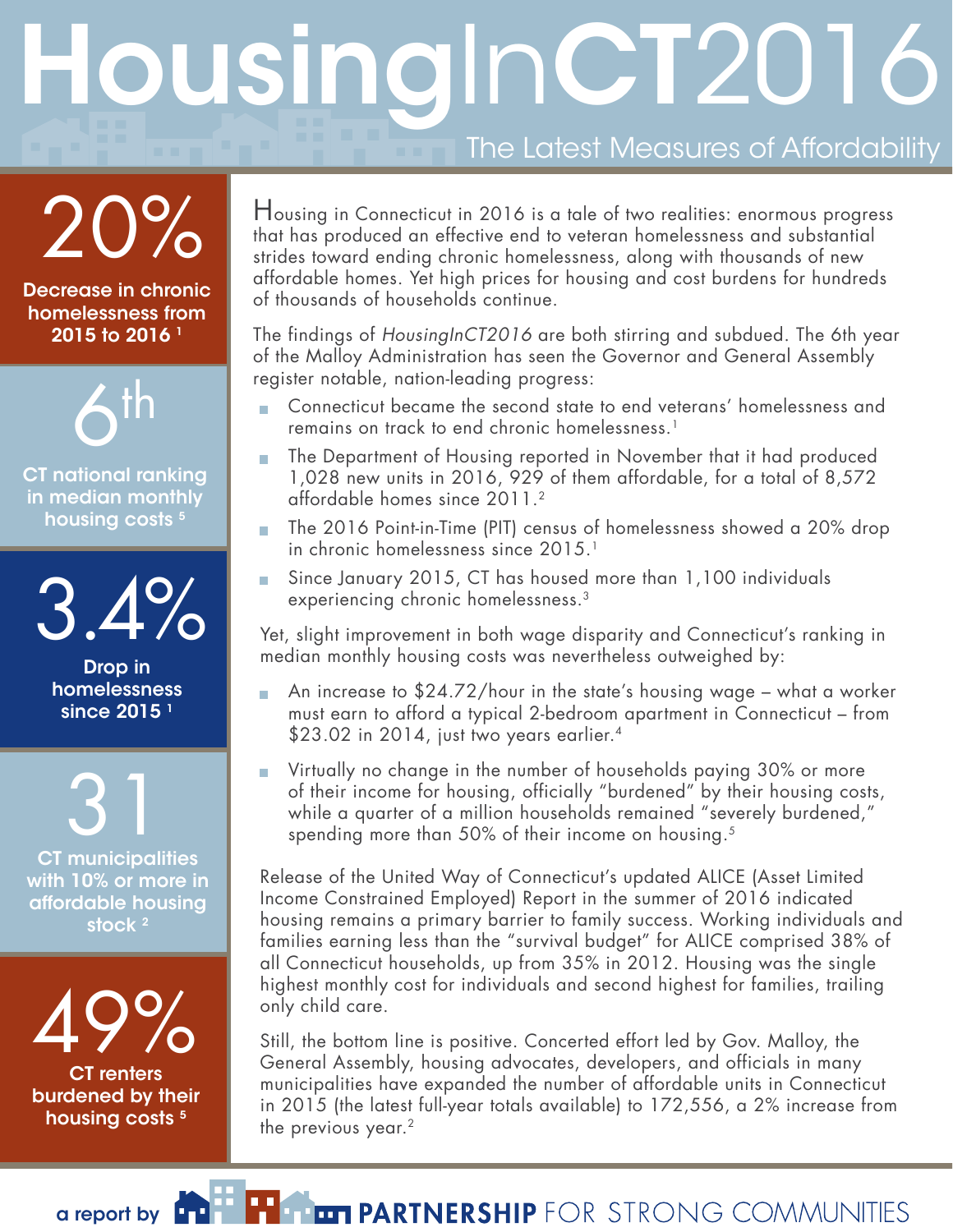#### Homelessness: Nationally-recognized momentum

Focused collaboration among the Departments of Housing, Veterans Affairs, Mental Health and Addiction Services, Corrections, Social Services, service providers and advocates made Connecticut a national leader in preventing and ending homelessness. CT was the first state to end chronic homelessness among veterans and the second to end homelessness among all veterans.<sup>1</sup>

As part of the Zero: 2016 initiative to end veteran and chronic homelessness by the end of 2016, the Reaching Home Campaign partners strategically deployed an identification, outreach and triage approach along with a comprehensive array of targeted interventions, including permanent supportive housing and rapid rehousing to help people exit from homelessness to housing. The creation of eight Coordinated Access Networks (CAN) across the state provided a critical system for ensuring that episodes of homelessness are rare, brief and non-recurring. More than 1,100 individuals experiencing chronic homelessness have been housed since January 1, 2015.3

As a result, the annual Point-In-Time census of chronic homelessness declined 20% *(Fig 1)*. The decline in overall homelessness was equally significant, down 3.4% from 2015 and 13% from 2007. State officials, providers and advocates are also laying the groundwork for ending family and youth homelessness by the end of 2020. More than 3,000 unaccompanied youth and young adults are estimated to be homeless. Meanwhile, 828 children – a fourth of all occupants – used shelter or transitional housing on the night of the 2016 Point-in-Time count.<sup>1</sup>





# Housing Affordability: Progress, but still pricey

The Malloy Administration's efforts to preserve and add to the state's stock of affordable housing did not let up in 2016. Gov. Malloy and the legislature provided yet another \$30 million annual installment for upgrading and preserving the state's public housing portfolio. Meanwhile, by November 2016, the Department of Housing brought its six-year total of affordable housing units to more than 8,500 created with more than 3,000 under construction.2

The 172,556 affordable units by the end of 2015 represented a 2% increase from the previous year.2 And while the Census Bureau reported that median monthly housing costs rose 2% from 2014 to \$1,398 – sixth highest in the nation – the median home value of \$270,900 became more competitive, falling to ninth from seventh, despite a 1.4% increase.

Housing burdens remained a major problem. The number of people "burdened" by paying more than 30% for housing fell only slightly to 49.1% of renters (from 49.7% in 2014) and to 30% of homeowners, down from 30.8% *(Fig 2)*. But those totals represented almost half a million Connecticut households. Meanwhile, 26.4% of renters and 12.5% of homeowners were spending more than 50% of their income on housing, virtually unchanged from 2014.5

PARTNERSHIP FOR STRONG COMMUNITIES FOR THE PRIMER

*Fig 2. Owner-occupied vs Renter-occupied: Percent of Households that are Housing-Cost Burdened*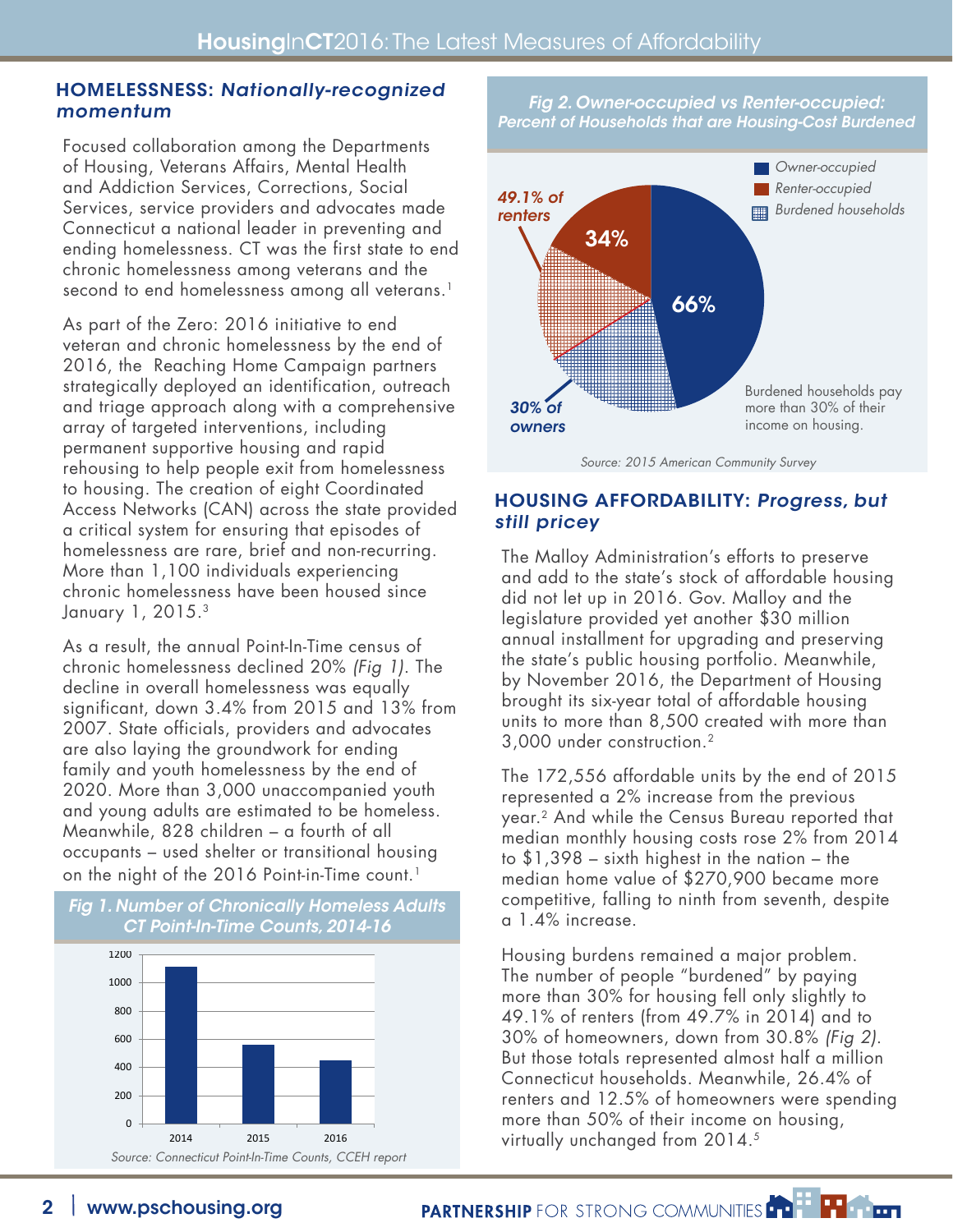#### *Fig 3. Ten Most Expensive States by Median Monthly Housing Costs*

|                      |         | Rank           | % Change<br>from 2014 |
|----------------------|---------|----------------|-----------------------|
| Hawaii               | \$1,533 | 1              | 3.0%                  |
| New Jersey           | \$1,500 | $\overline{2}$ | 1.2%                  |
| Maryland             | \$1,440 | 3              | 2.5%                  |
| California           | \$1,438 | 4              | 2.8%                  |
| Massachusetts        | \$1,410 | 5              | 5.1%                  |
| <b>Connecticut</b>   | \$1,398 | 6              | 2.0%                  |
| New Hampshire        | \$1,264 | 7              | 2.8%                  |
| New York             | \$1,255 | 8              | 2.0%                  |
| Alaska               | \$1,251 | 9              | $-0.6%$               |
| Virginia             | \$1,210 | 10             | 2.2%                  |
| <b>United States</b> | \$1,009 |                | 2.2%                  |

*Source: 2015 American Community Survey 1-Year Estimates*

### Rental Housing: Continuing demand

Rental housing costs continued to rise under pressure from high demand, which is likely to increase further. The state's "housing wage" – at \$24.72/hour – remained the nation's 8th highest but rose from \$23.02 just two years ago.4

The price pressure, which also drove median gross rent up 3% to \$1,108/month (10th highest), stemmed from two major factors: (1) the total number of renting households rose to 33.8% from 31% in 2008, and (2) the number of households owning homes fell to 66.2% of all households, or 889,035, down from 69% in 2008 at the height of the housing bubble. In 2014, 900,039 households owned homes. That fall-off in the demand for homeownership has kept grand lists and median home prices flat in recent years, with only modest increases in some regions.5

Demand pressure on rental housing appears likely to remain significant, if not increase. Connecticut's average household size increased to 2.59 from 2.57 in 2015, indicating Millennials were continuing to live with their parents. As economic pressures abate, they may seek their own homes, driving up rental demand and prices.<sup>5</sup>

Meanwhile, LendEdu reported at mid-year that Connecticut students' average loan debt (\$36,865) was the nation's highest, another

factor that may keep young professionals renting rather than buying. Money magazine reported in 2016 that 45% of Baby Boomers have saved less than \$10,000 for retirement while 61% have saved less than \$100,000. That could move those households to sell their homes at lower-than-hoped-for prices, so they can access their home equity to fund retirements. This may in turn increase the supply of homes for sale and negatively impact the grand lists of many municipalities.

# Income Inequality: Slight narrowing

Connecticut's income inequality remained second worst in the nation after New York, a gap adding to the housing-cost burden experienced by lowand moderate-income families: like other goods and services, those who can pay more drive up costs. Low- and moderate-income households are faced with the nation's sixth highest median monthly housing costs *(Fig 3)*.5

The widely-used measure of income inequality, the Gini coefficient, registers 0 when all residents have the same income and 1 when one person has all and everyone else has none. Connecticut's rating was 0.4916 in 2015, down from 0.5005 in 2014 but notably higher than the 0.4817 nationwide.<sup>5</sup>

*Fig. 4. While 2/3 of Connecticut's housing stock is comprised of single-family homes, 114 of its 169 municipalities are threatened by much higher levels of single-family homes: 70% or more. Demand for these homes has slackened, causing real property grand lists to flatten or fall. That, in turn, may force those municipalities to increase mil rates, reduce services, or both.*



PARTNERSHIP FOR STRONG COMMUNITIES FOR THE PRIME